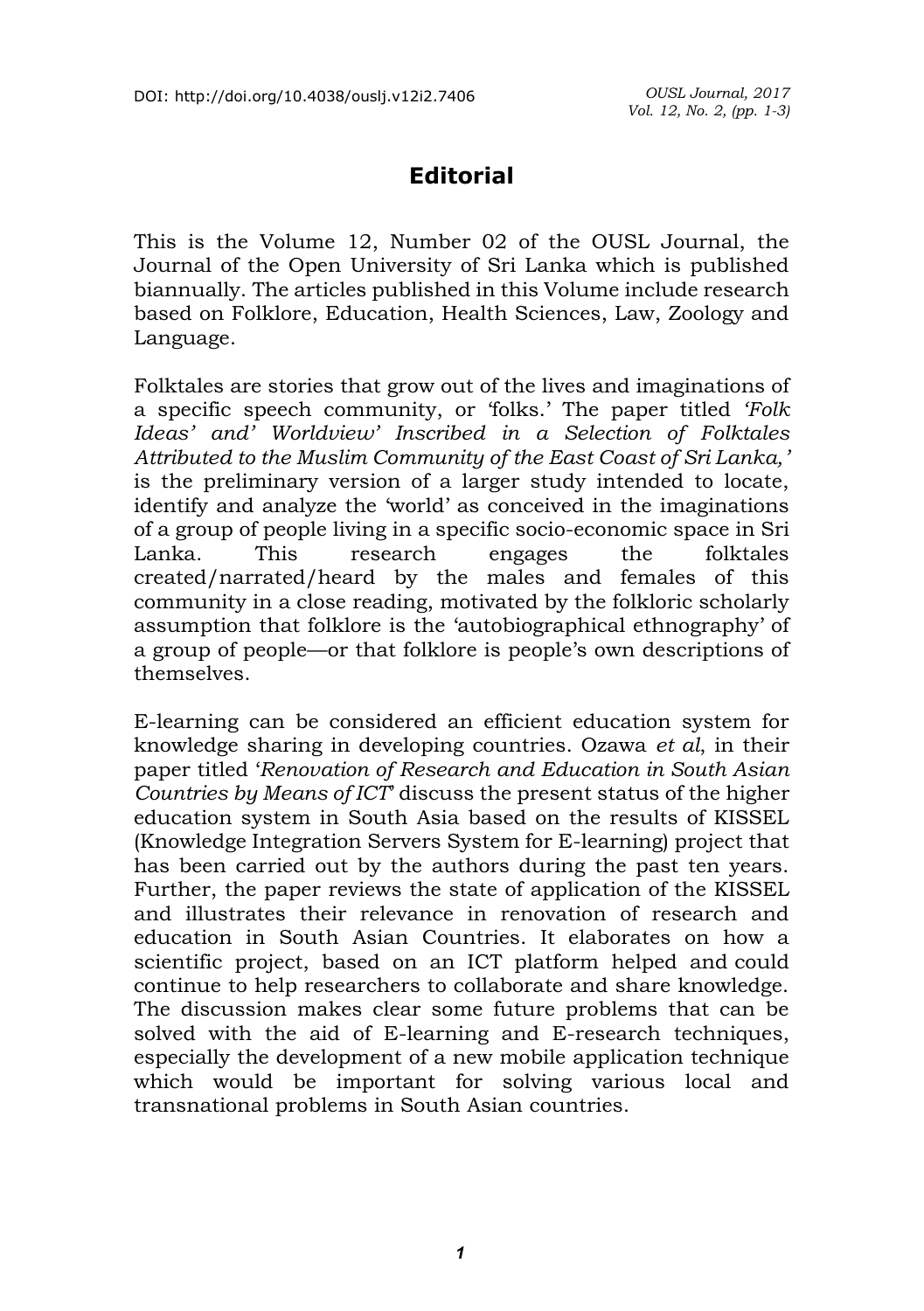A phenomenological study based on female's experiences of menopause focuses on the physical, psychological and social effects of this condition. Menopause is the permanent termination of menstruation resulting in critical symptoms that could affect the quality of life of the victim. This study undertakes a close reading and interpretation of the 'experience' of females who have undergone menopause and attempts to understand both the physical and psychological 'realities' of the victims. The researchers also offer the possible means by which a female could manage this condition and they also contextualize menopause by drawing in the socio-economic factors that also shape the 'experience' of the victims.

The importance of journalists in a society, especially those who report armed conflicts cannot be underestimated. They play a vital role in 'witnessing' and 'representing' the conflict to the rest of the world. Inevitably, such journalists are drawn into the vicious cycle of violence and mayhem. Journalists are protected under International Humanitarian Law, primarily under the Geneva Conventions. However, Article 79 of the Additional Protocol I of the Geneva Conventions guarantees journalists the same protection available to civilians, if they resist from taking 'Direct Participation' in hostilities. The research paper titled '*Protection of Journalists in Armed Conflicts: An International Law Perspective*' explores the notion of providing 'special protection' to journalists who risk their lives for their profession in conflict zones of the world. The paper calls for adequate definitions for the terms 'journalist' and 'Direct Participation in hostilities' to facilitate the identification of the journalists who should be protected under the Humanitarian Law.

Ecological studies of seahorses in the Indian Ocean are limited. The vulnerability of seahorses to overfishing and increased anthropogenic impacts on coastal habitats necessitate better management of wild seahorse populations that in turn requires understanding their habitat preferences and population structure. The distribution patterns and population structure of two species of seahorse (*Hippocampus fuscus* and *Hippocampus spinosissimus*) were assessed in this study conducted in a tropical estuary in north-western Sri Lanka. Both species have not been studied in the wild previously and have not been known to occur in estuaries. The study by Perera *el al*, observed that *H. fuscus* was the most abundant and widely distributed species, and was